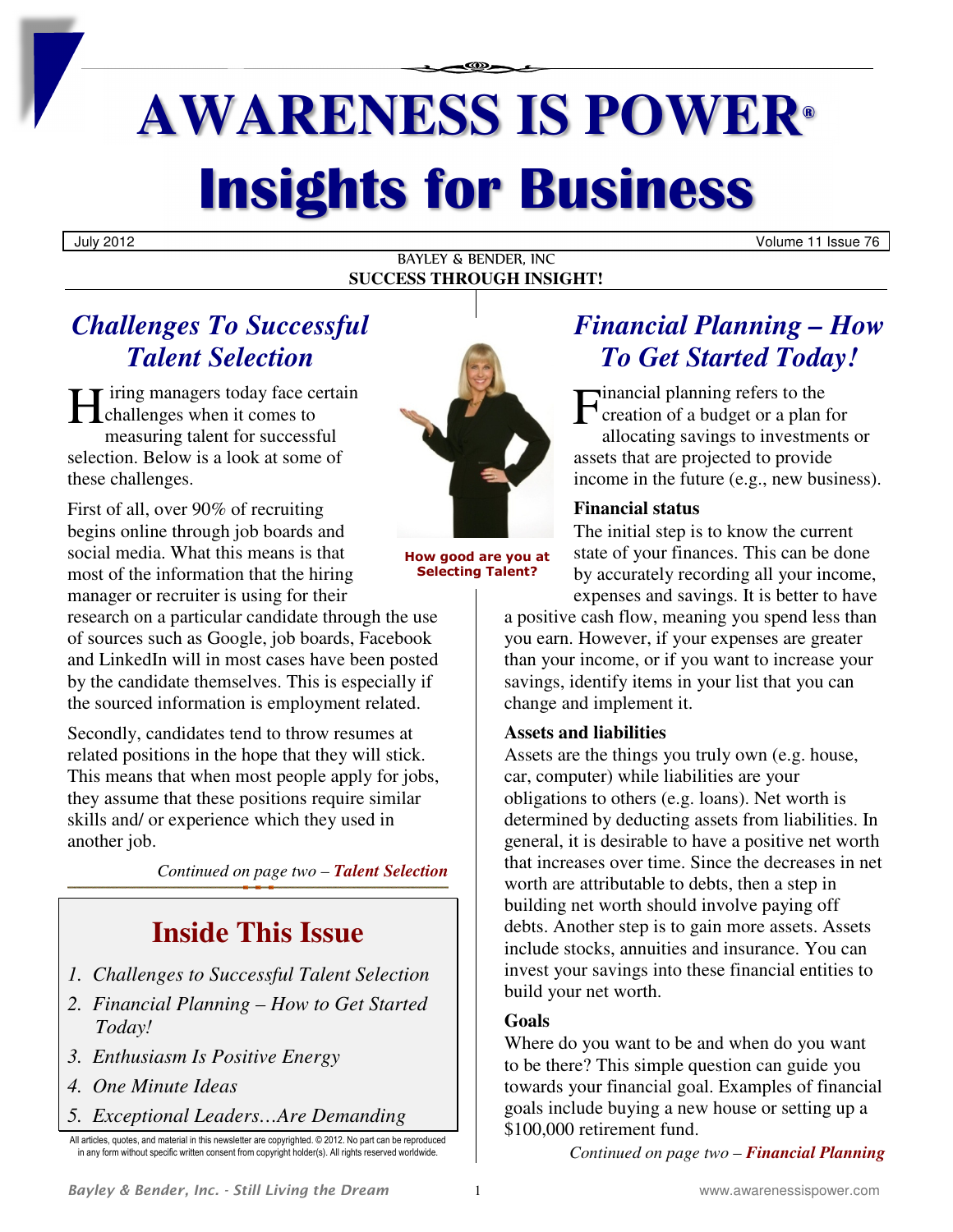#### *Continued from page one – Talent Selection*

For instance, a candidate with a sales background will apply for a position as a sales manager, while a former manager will apply to work as a trainer in their field.

You will also find those with previous experience in customer service applying for sales jobs, while outside sales positions will attract candidates with a background in inside sales. The same applies for

previous business owners who will apply for jobs in their respective areas of expertise.



Another challenge facing hiring managers is that they tend to end up wasting too much time and money reviewing resumes in search for the right talent. This is despite having access to tons of information that is available online. A common scenario is where a recruiter posts an ad for a CFO position and receives over seven hundred emails within 24 hours. The recruiter will thereafter be forced to spend countless hours just going through these resumes looking at the hard skills and educational histories of the applicants. This is even before they begin to check for measurable talent.

Blind spots created in the hiring process due to the emotional bias of the recruiter or hiring manager is another challenge to successful selection. This is because in some cases hiring decisions will be influenced by the emotions of the recruiter. This may be as a result of the personality match between the candidate and the recruiter, where the candidate was referred by a friend of the recruiter or even where the interviewer is simply impressed or aligned with the educational background of the candidate.

Once a candidate is hired, they take at least ninety days to become effective, if ever. This is a challenge seeing as much of the time spent focuses on getting to know the new employee/ employer, as well as learning how the office equipment and systems run. In most cases, you will find that the true talent match of the individual to the job will only begin to manifest itself in tangible results – if ever – after a period of approximately 90 days. As such, if the candidate is receiving a base annual salary of \$50,000, the employer will spend a

minimum of \$12,500 in this "getting acquainted" phase, before they even get their money's worth in productivity.  $\blacklozenge$ 

*Need help hiring or developing top talent? Contact us today!* 

~ Written for us by our associate Gary Sorrell, Sorrell Associates, LLC. Copyright protected. All rights reserved.

#### *Continued from page one – Financial Planning*

Financial goals can be short-term (achievable within a year), mid-term (achievable within 1-5 years) and long-term (achievable beyond 5 years).

#### **Investments**

You can now decide how you want your money to grow. You can buy stocks which



What's Your Plan?

represent percentages of ownership of a company. Long-term returns from stocks are impressive. You can buy bonds which are loans to the government or to a corporation. While holding the bond, you will receive the principal or par value and the interest. You can also buy cash equivalents which are assets that you can readily convert to cash. Cash equivalents provide the lowest return and the least risk; bonds provide intermediate return and median risk, while stocks provide the highest return but at a relatively high risk.

#### **Taxes and Insurance**

Ways to decrease tax burden include contributing to an employer-sponsored retirement plan or to Roth IRA. Roth IRA allows the withdrawal of your retirement savings tax-free. Insurance provides a financial safety net should an untimely event occur. Examples of insurance include life and disability insurance.

Most financial planning can be done independently but sometimes, financial advisors are needed. Choose an ethical and honest financial adviser with the proper credentials. "Better to be safe than sorry" is the key dictum in financial planning.  $\blacklozenge$ 

*This information is not be construed as financial or legal advice. Consult your advisors.* 

~ Written for us by our associate Gary Sorrell, Sorrell Associates, LLC. Copyright protected. All rights reserved.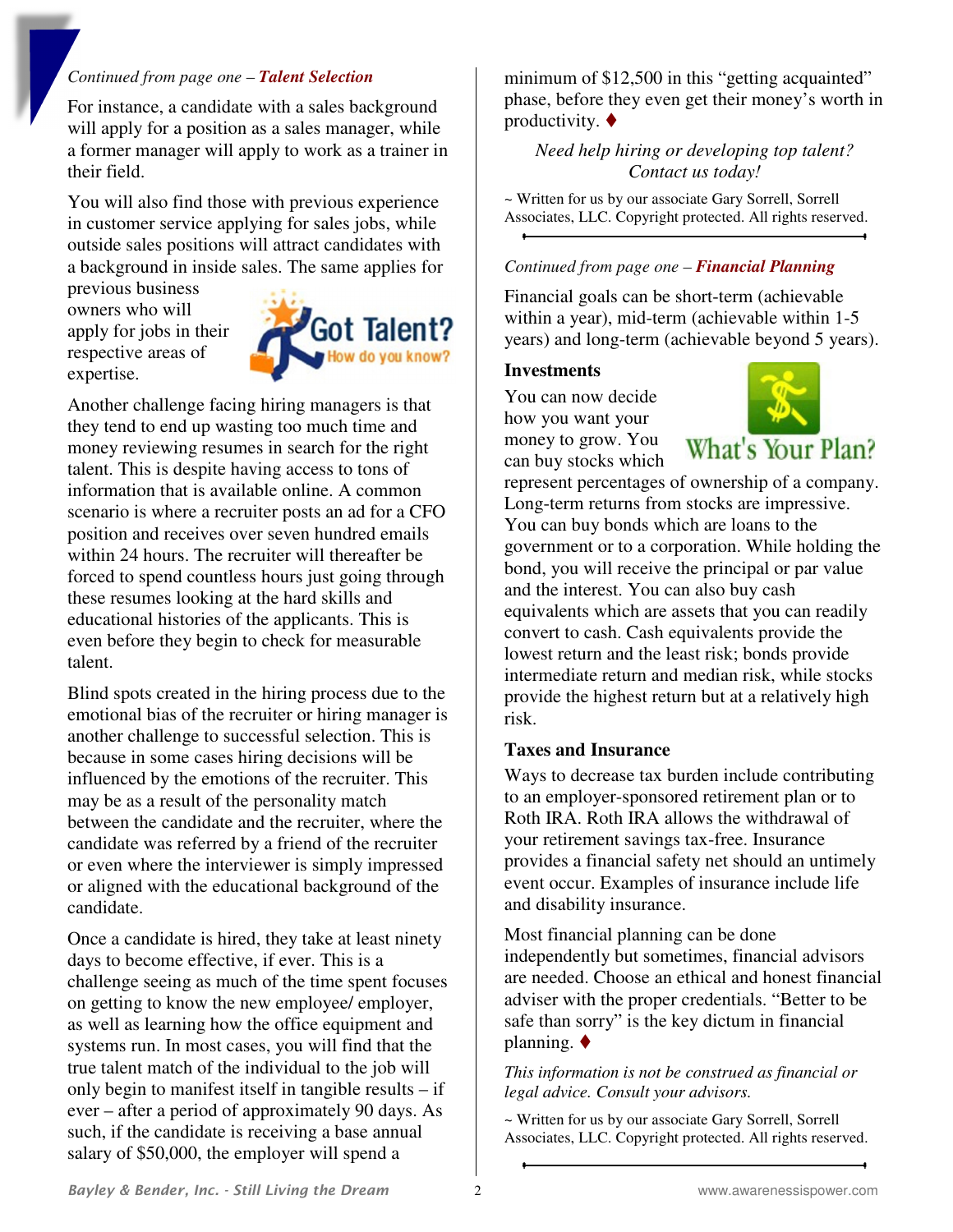### *Enthusiasm Is Positive Energy*

### **"NO PESSIMIST EVER DISCOVERED THE SECRET OF THE STARS, OR SAILED TO AN UNCHARTED LAND, OR OPENED A NEW DOORWAY FOR THE HUMAN SPIRIT." ~ HELEN KELLER**

Enthusiasm is the sunshine of your mind's garden. Possessing<br>
Lenthusiasm for all that you do is essential to the process of enthusiasm for all that you do is essential to the process of positive thinking. Just as plants require sunlight to develop and grow, utilizing the power of positive thinking requires enthusiasm to energize your potential and ensure an endless supply of fuel.

You will discover that the more enthusiasm you generate, the more energy you'll have to put in. There are some things it will be easy to generate enthusiasm over, and others where you'll have to stretch yourself to find what will spark your enjoyment. For example, no one has trouble generating enthusiasm for spending an unexpected bonus from work or taking a night out.



You may find it hard to get excited about washing dishes or filling out your income tax forms. But part of the magic of positive thinking is developing the ability to find the good things in any situation and use them to get through the difficult parts.

Like developing a positive mindset, enthusiasm must be cultivated and sheltered from potentially damaging emotional storms. There are several methods you can use to put a dose of passion into everything you do, whether it's finally taking that dream vacation or scrubbing out the basement. You can choose the method that best fits whatever situation you're facing and ensure yourself the energy to tackle anything life happens to throw at you.  $\blacklozenge$ 

~ Written for us by our associate Gary Sorrell, Sorrell Associates, LLC. Copyright protected. All rights reserved.

## *When You Must Say "You're Wrong"*

Telling people that they're wrong won't win them over. In fact, it will only make them defensive.

But you might convince others that they're wrong if you say, *"That's a good point. And it would be a legitimate concern if..."* 

*Example:* A colleague tells you that you should send your employees to seminars to improve their memo writing. You could respond by saying, *"That's a good point. And it would be a legitimate concern if my employees didn't have DVD drives. Now that they can use DVDs, they have all told me they would prefer interactive training."*

Source: *Art Sobczak's Telephone Selling Report*, Stevens St., Omaha, NE 68137

"You can't just sit and wait for people to give you that golden dream. You've got to get out there and make it happen for yourself." ~ Diana Ross



### **National Hot Dog Month**

July is National Hot Dog Month, and according to the National Hot Dog and Sausage Council, over seven billion hot dogs will be eaten by Americans between Memorial Day and Labor Day. During the July 4th weekend alone, 155 million will be downed. In 2011, consumers spent more than \$1.7 billion on hot dogs in U.S. supermarkets

**How did the hot dog get its name?**  The term "hot dog" is credited to sports cartoonist Tad Dorgan. At a 1901 baseball game at the Polo Grounds in New York, vendors began selling hot dachshund sausages in rolls.

From the press box, Dorgan could hear the vendors yelling, "Get your dachshund sausages while they're red hot!" He sketched a cartoon depicting the scene but wasn't sure how to spell "dachshund" so he called them simply, "hot dogs." And the rest is history.

For more information visit: www.hot-dog.org. Bon appétit View my profile on Find me on Linked **in Facebook** Don't miss next month's issue. Subscribe now! AWARENESS IS POWER®  *Insights for Business*  2024 Powder Mill Rd Silver Spring, MD 20903 Tel: 301-439-8317 E-mail: aip@awarenessispower.com Visit Our Web Site at: www.awarenessispower.com

12 Issues For Only \$97